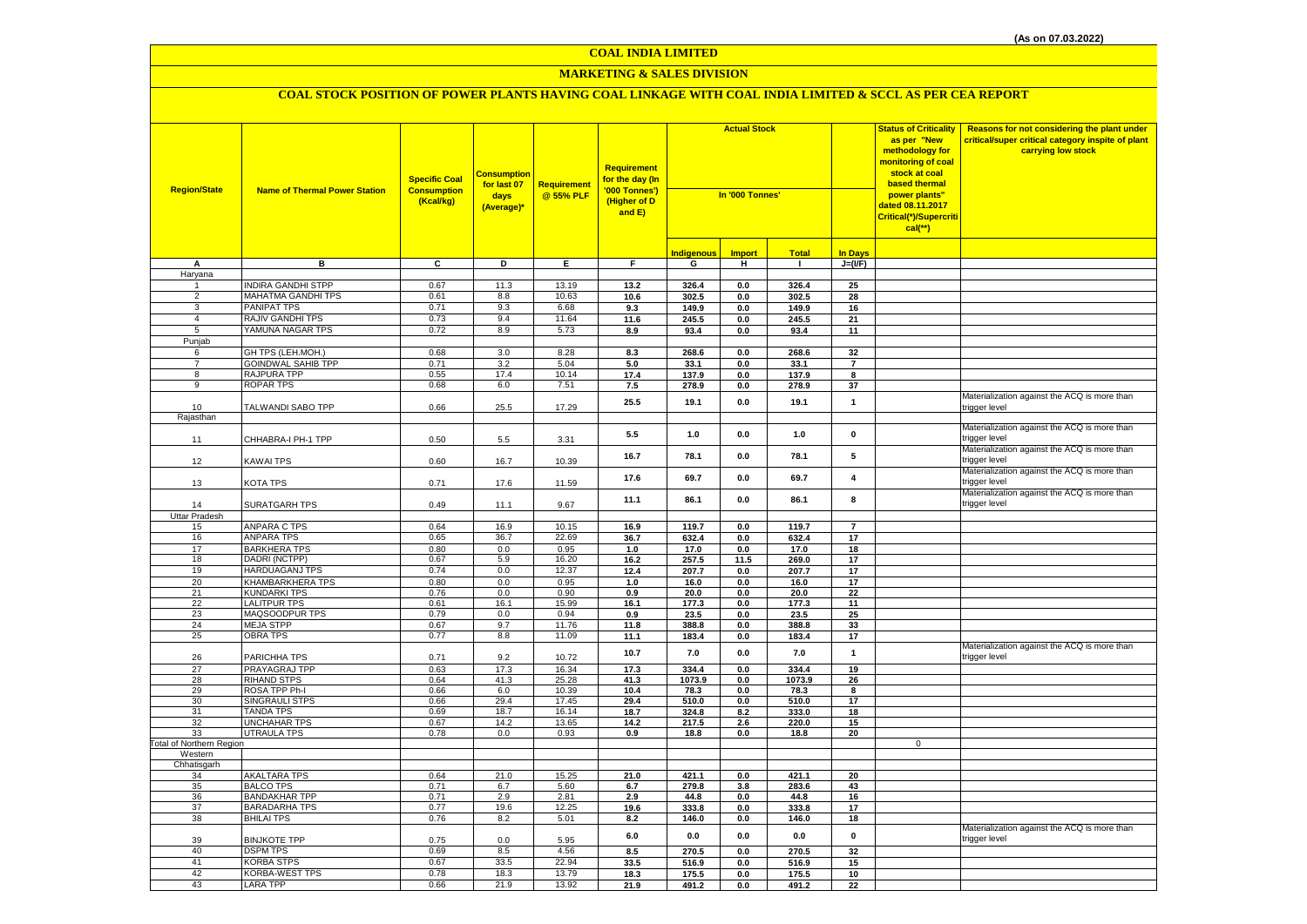#### **COAL INDIA LIMITED**

#### **MARKETING & SALES DIVISION**

| <b>Region/State</b>            | <b>Name of Thermal Power Station</b>                | <b>Specific Coal</b><br><b>Consumption</b><br>(Kcal/kg) | Consumption<br>for last 07<br>days<br>(Average)* | Requirement<br>@ 55% PLF | <b>Requirement</b><br>for the day (In<br>'000 Tonnes')<br>(Higher of D<br>and E) | <b>Actual Stock</b><br>In '000 Tonnes' |                 |               | <b>Status of Criticality</b><br>as per "New<br>methodology for<br><mark>monitoring of coal</mark><br>stock at coal<br>based thermal<br>power plants"<br>dated 08.11.2017<br>Critical(*)/Supercriti<br>$cal$ (**) | Reasons for not considering the plant under<br>critical/super critical category inspite of plant<br>carrying low stock |                                                                                                               |
|--------------------------------|-----------------------------------------------------|---------------------------------------------------------|--------------------------------------------------|--------------------------|----------------------------------------------------------------------------------|----------------------------------------|-----------------|---------------|------------------------------------------------------------------------------------------------------------------------------------------------------------------------------------------------------------------|------------------------------------------------------------------------------------------------------------------------|---------------------------------------------------------------------------------------------------------------|
|                                |                                                     |                                                         |                                                  |                          |                                                                                  | <b>Indigenou</b>                       | <b>Import</b>   | <b>Total</b>  | <b>In Days</b>                                                                                                                                                                                                   |                                                                                                                        |                                                                                                               |
| A                              | в                                                   | C                                                       | D                                                | Е.                       | F.                                                                               | G                                      | н.              | $\mathbf{I}$  | $J=(VF)$                                                                                                                                                                                                         |                                                                                                                        |                                                                                                               |
| 44                             | NAWAPARA TPP                                        | 0.79                                                    | 1.3                                              | 6.28                     | 6.3                                                                              | 40.6                                   | 0.0             | 40.6          | 6                                                                                                                                                                                                                |                                                                                                                        | Materialization against the ACQ is more than<br>trigger level                                                 |
| 45                             | PATHADI TPP                                         | 0.65                                                    | 7.3                                              | 5.18                     | 7.3                                                                              | 187.3                                  | 0.0             | 187.3         | 26                                                                                                                                                                                                               |                                                                                                                        |                                                                                                               |
| 46                             | <b>SIPAT STPS</b>                                   | 0.68                                                    | 41.3                                             | 26.62                    | 41.3                                                                             | 700.6                                  | 0.0             | 700.6         | 17                                                                                                                                                                                                               |                                                                                                                        |                                                                                                               |
| 47                             | <b>TAMNAR TPP</b>                                   | 0.84                                                    | 31.7                                             | 26.52                    | 31.7                                                                             | 93.8                                   | 0.0             | 93.8          | $\mathbf{3}$                                                                                                                                                                                                     |                                                                                                                        | Materialization against the ACQ is more than<br>trigger level<br>Materialization against the ACQ is more than |
| 48<br>Gujarat                  | UCHPINDA TPP                                        | 0.75                                                    | 17.7                                             | 14.22                    | 17.7                                                                             | 154.3                                  | 0.0             | 154.3         | 9                                                                                                                                                                                                                |                                                                                                                        | trigger level                                                                                                 |
|                                |                                                     |                                                         |                                                  |                          |                                                                                  |                                        |                 |               |                                                                                                                                                                                                                  |                                                                                                                        | Materialization against the ACQ is more than                                                                  |
| 49<br>50                       | <b>GANDHI NAGAR TPS</b><br>SABARMATI (D-F STATIONS) | 0.69<br>0.57                                            | 7.8<br>3.2                                       | 5.71<br>2.74             | 7.8<br>3.2                                                                       | 20.4<br>33.0                           | $0.0\,$<br>88.4 | 20.4<br>121.4 | $\mathbf{3}$<br>16                                                                                                                                                                                               |                                                                                                                        | trigger level                                                                                                 |
|                                |                                                     |                                                         |                                                  |                          |                                                                                  |                                        |                 |               |                                                                                                                                                                                                                  |                                                                                                                        | Materialization against the ACQ is more than                                                                  |
| 51                             | UKAI TPS                                            | 0.67                                                    | 14.5                                             | 9.85                     | 14.5                                                                             | 28.8                                   | 0.0             | 28.8          | $\overline{2}$                                                                                                                                                                                                   |                                                                                                                        | trigger level<br>Materialization against the ACQ is more than                                                 |
| 52                             | <b>WANAKBORI TPS</b>                                | 0.67                                                    | 26.9                                             | 20.22                    | 26.9                                                                             | 52.7                                   | 0.0             | 52.7          | $\overline{\mathbf{2}}$                                                                                                                                                                                          |                                                                                                                        | trigger level                                                                                                 |
| Madhya Pradesh<br>53           | <b>AMARKANTAK EXT TPS</b>                           | 0.65                                                    | 3.0                                              | 1.80                     | 3.0                                                                              | 33.5                                   | 0.0             | 33.5          | 11                                                                                                                                                                                                               |                                                                                                                        |                                                                                                               |
| 54                             | ANUPPUR TPP                                         | 0.65                                                    | 16.9                                             | 10.31                    | 16.9                                                                             | 264.0                                  | 0.0             | 264.0         | 16                                                                                                                                                                                                               |                                                                                                                        |                                                                                                               |
| 55                             | <b>BINA TPS</b>                                     | 0.74                                                    | 7.0                                              | 4.88                     | 7.0                                                                              | 86.1                                   | 0.0             | 86.1          | 12                                                                                                                                                                                                               |                                                                                                                        |                                                                                                               |
| 56                             | <b>GADARWARA TPP</b>                                | 0.66                                                    | 18.2                                             | 13.93                    | 18.2                                                                             | 106.4                                  | 0.0             | 106.4         | 6                                                                                                                                                                                                                |                                                                                                                        | Materialization against the ACQ is more than<br>trigger level                                                 |
| 57                             | <b>KHARGONE STPP</b>                                | 0.60                                                    | 18.5                                             | 10.45                    | 18.5                                                                             | 127.6                                  | 0.0             | 127.6         | $\overline{7}$                                                                                                                                                                                                   |                                                                                                                        |                                                                                                               |
| 58                             | <b>SANJAY GANDHI TPS</b>                            | 0.82                                                    | 20.0                                             | 14.57                    | 20.0                                                                             | 136.3                                  | 0.0             | 136.3         | $\overline{7}$                                                                                                                                                                                                   |                                                                                                                        | Non payment of dues                                                                                           |
| 59                             | <b>SATPURA TPS</b>                                  | 0.67                                                    | 7.3                                              | 11.79                    | 11.8                                                                             | 9.9                                    | 0.0             | 9.9           | $\mathbf{1}$                                                                                                                                                                                                     |                                                                                                                        | Non Payment of Dues                                                                                           |
| 60                             | <b>SEIONI TPP</b>                                   | 0.64                                                    | 7.8                                              | 5.06                     | 7.8                                                                              | 181.9                                  | $0.0\,$         | 181.9         | 23                                                                                                                                                                                                               |                                                                                                                        |                                                                                                               |
| 61                             | SHREE SINGAJI TPP                                   | 0.71                                                    | 25.6                                             | 23.50                    | 25.6                                                                             | 105.3                                  | 0.0             | 105.3         | 4                                                                                                                                                                                                                |                                                                                                                        | Non Payment of Dues                                                                                           |
| 62                             | <b>VINDHYACHAL STPS</b>                             | 0.69                                                    | 59.1                                             | 43.60                    | 59.1                                                                             | 1474.0                                 | 0.0             | 1474.0        | 25                                                                                                                                                                                                               |                                                                                                                        |                                                                                                               |
| Maharashtra<br>63              | <b>AMRAVATI TPS</b>                                 | 0.62                                                    | 15.3                                             | 11.07                    | 15.3                                                                             | 36.1                                   | 0.0             | 36.1          | $\overline{2}$                                                                                                                                                                                                   |                                                                                                                        | Materialization against the ACQ is more than<br>trigger level                                                 |
| 64                             | <b>BHUSAWAL TPS</b>                                 | 0.72                                                    | 11.7                                             | 11.44                    | 11.7                                                                             | 28.9                                   | 0.0             | 28.9          | $\overline{2}$                                                                                                                                                                                                   |                                                                                                                        | Non payment of dues                                                                                           |
| 65                             | <b>BUTIBORI TPP</b>                                 | 0.67                                                    | 0.0                                              | 5.31                     | 5.3                                                                              | 59.7                                   | 0.0             | 59.7          | 11                                                                                                                                                                                                               |                                                                                                                        |                                                                                                               |
| 66                             | CHANDRAPUR(MAHARASHTRA) STPS                        | 0.78                                                    | 32.5                                             | 30.17                    | 32.5                                                                             | 335.6                                  | 0.0             | 335.6         | 10                                                                                                                                                                                                               |                                                                                                                        | Non payment of dues                                                                                           |
| 67                             | DAHANU TPS                                          | 0.62                                                    | 4.7                                              | 4.09                     | 4.7                                                                              | 43.6                                   | $0.0\,$         | 43.6          | 9                                                                                                                                                                                                                |                                                                                                                        | Materialization against the ACQ is more than<br>trigger level                                                 |
| 68                             | DHARIWAL TPP                                        | 0.67                                                    | 7.8                                              | 5.34                     | 7.8                                                                              | 34.4                                   | 0.0             | 34.4          | $\boldsymbol{4}$                                                                                                                                                                                                 |                                                                                                                        | Materialization against the ACQ is more than<br>trigger level                                                 |
| 69                             | <b>GMR WARORA TPS</b>                               | 0.67                                                    | 9.0                                              | 5.29                     | 9.0                                                                              | 1.8                                    | $0.0\,$         | 1.8           | $\pmb{0}$                                                                                                                                                                                                        |                                                                                                                        | Materialization against the ACQ is more than<br>trigger level                                                 |
| 70                             | <b>KHAPARKHEDA TPS</b>                              | 0.89                                                    | 21.2                                             | 15.72                    | 21.2                                                                             | 234.6                                  | 0.0             | 234.6         | 11                                                                                                                                                                                                               |                                                                                                                        |                                                                                                               |
| 71                             | <b>KORADI TPS</b>                                   | 0.76                                                    | 30.2                                             | 22.08                    | 30.2                                                                             | 75.9                                   | 0.0             | 75.9          | 3                                                                                                                                                                                                                |                                                                                                                        | Non payment of dues                                                                                           |
| 72                             | <b>MAUDA TPS</b>                                    | 0.70                                                    | 18.3                                             | 21.29                    | 21.3                                                                             | 397.7                                  | 2.7             | 400.4         | 19                                                                                                                                                                                                               |                                                                                                                        |                                                                                                               |
| 73<br>74                       | <b>NASIK TPS</b><br><b>PARAS TPS</b>                | 0.81<br>0.74                                            | 6.8<br>8.4                                       | 6.72<br>4.90             | $\bf6.8$                                                                         | 10.9<br>12.7                           | 0.0             | 10.9<br>12.7  | $\overline{2}$                                                                                                                                                                                                   |                                                                                                                        | Non payment of dues<br>Non payment of dues                                                                    |
| 75                             | <b>PARLITPS</b>                                     | 0.67                                                    | 6.1                                              | 6.65                     | 8.4<br>6.7                                                                       | 39.0                                   | 0.0<br>0.0      | 39.0          | $\overline{2}$<br>6                                                                                                                                                                                              |                                                                                                                        | Non payment of dues                                                                                           |
| 76                             | <b>SOLAPUR STPS</b>                                 | 0.56                                                    | 10.5                                             | 9.73                     | 10.5                                                                             | 129.3                                  | 0.0             | 129.3         | 12                                                                                                                                                                                                               |                                                                                                                        |                                                                                                               |
| 77                             | <b>TIRORA TPS</b>                                   | 0.66                                                    | 46.8                                             | 28.73                    | 46.8                                                                             | 118.0                                  | 0.0             | 118.0         | $\mathbf{3}$                                                                                                                                                                                                     |                                                                                                                        | Materialization against the ACQ is more than<br>trigger level                                                 |
| 78                             | WARDHA WARORA TPP                                   | 0.66                                                    | 4.1                                              | 4.71                     | 4.7                                                                              | 142.3                                  | 0.0             | 142.3         | 30                                                                                                                                                                                                               |                                                                                                                        |                                                                                                               |
| <b>Total of Western Region</b> |                                                     |                                                         |                                                  |                          |                                                                                  |                                        |                 |               |                                                                                                                                                                                                                  | $\overline{0}$                                                                                                         |                                                                                                               |
| Southern                       |                                                     |                                                         |                                                  |                          |                                                                                  |                                        |                 |               |                                                                                                                                                                                                                  |                                                                                                                        |                                                                                                               |
| Andhra Pradesh                 |                                                     |                                                         |                                                  |                          |                                                                                  |                                        |                 |               |                                                                                                                                                                                                                  |                                                                                                                        |                                                                                                               |
| 79                             | DAMODARAM SANJEEVAIAH TPS                           | 0.66                                                    | 13.5                                             | 13.85                    | 13.8                                                                             | 17.0                                   | 0.0             | 17.0          | $\mathbf{1}$                                                                                                                                                                                                     |                                                                                                                        | Materialization against the ACQ is more than<br>rigger level                                                  |
| 80                             | Dr. N.TATA RAO TPS                                  | 0.77                                                    | 28.8                                             | 17.90                    | 28.8                                                                             | 18.0                                   | 0.0             | 18.0          | $\overline{1}$                                                                                                                                                                                                   |                                                                                                                        | Materialization against the ACQ is more than<br>trigger level                                                 |
| 81                             | PAINAMPURAM TPP                                     | 0.59                                                    | 9.0                                              | 10.21                    | 10.2                                                                             | 181.9                                  | 21.6            | 203.5         | 20                                                                                                                                                                                                               |                                                                                                                        |                                                                                                               |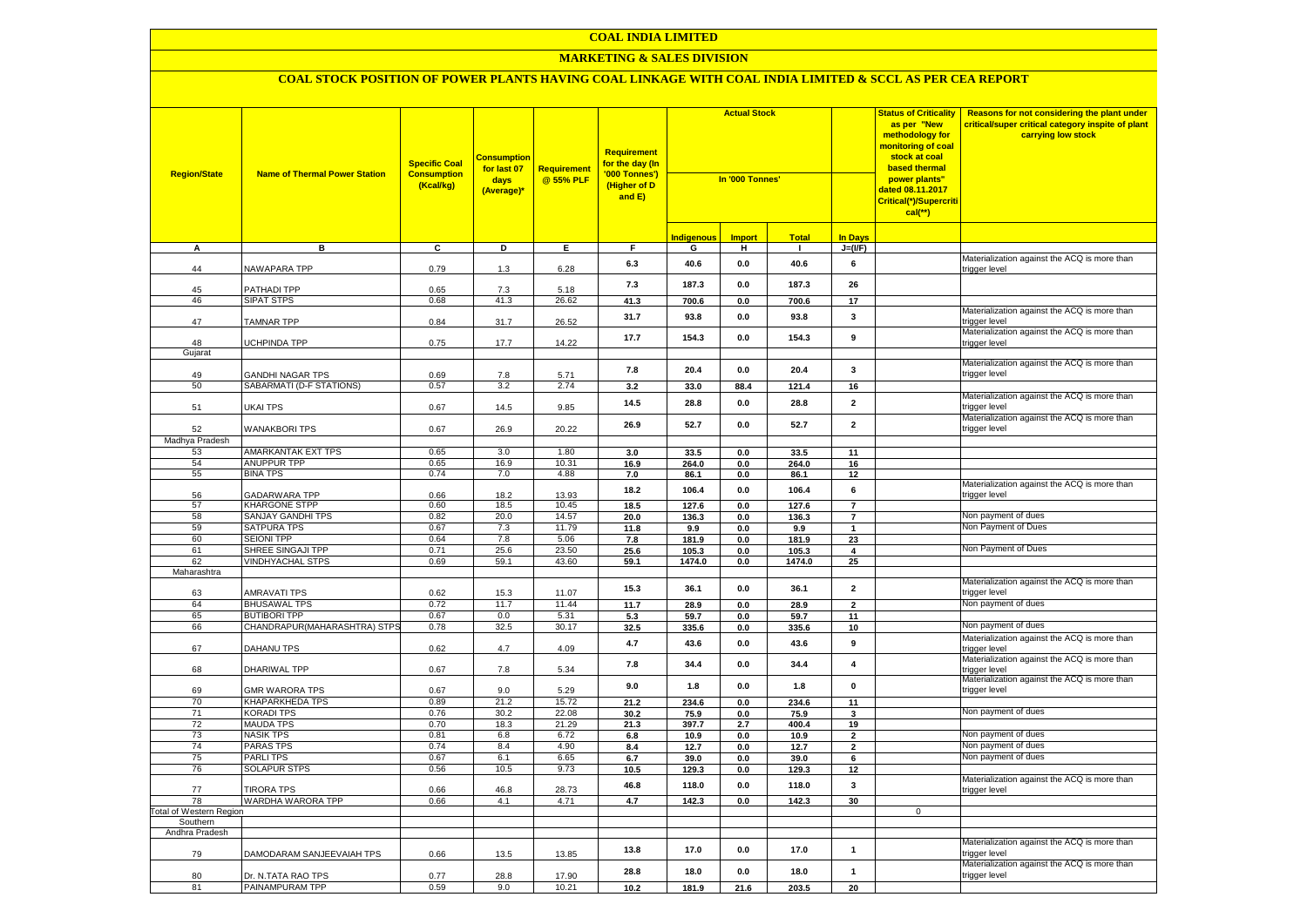#### **COAL INDIA LIMITED**

## **MARKETING & SALES DIVISION**

| <b>Region/State</b>             | <b>Name of Thermal Power Station</b>               | <b>Specific Coal</b><br><b>Consumption</b><br>(Kcal/kg) | <mark>Consumption</mark><br>for last 07<br>days<br>(Average)* | <b>Requirement</b><br>@ 55% PLF | <b>Requirement</b><br>for the day (In<br>'000 Tonnes')<br>(Higher of D<br>and E) | <b>Actual Stock</b><br>In '000 Tonnes' |               |                |                         | <b>Status of Criticality</b><br>as per "New<br>methodology for<br>monitoring of coal<br>stock at coal<br><b>based thermal</b><br>power plants"<br>dated 08.11.2017<br>Critical(*)/Supercriti<br>$cal$ (**) | Reasons for not considering the plant under<br>critical/super critical category inspite of plant<br>carrying low stock |
|---------------------------------|----------------------------------------------------|---------------------------------------------------------|---------------------------------------------------------------|---------------------------------|----------------------------------------------------------------------------------|----------------------------------------|---------------|----------------|-------------------------|------------------------------------------------------------------------------------------------------------------------------------------------------------------------------------------------------------|------------------------------------------------------------------------------------------------------------------------|
|                                 |                                                    |                                                         |                                                               |                                 |                                                                                  | <b>Indigenous</b>                      | <b>Import</b> | <b>Total</b>   | In Days                 |                                                                                                                                                                                                            |                                                                                                                        |
| А                               | в                                                  | $\overline{c}$                                          | D                                                             | Е.                              | F.                                                                               | G                                      | н             | $\mathbf{I}$   | $J=(\mathsf{IF})$       |                                                                                                                                                                                                            |                                                                                                                        |
| 82                              | RAYALASEEMA TPS                                    | 0.76                                                    | 17.2                                                          | 16.60                           | 17.2                                                                             | 13.8                                   | $0.0\,$       | 13.8           | $\mathbf{1}$            |                                                                                                                                                                                                            | Materialization against the ACQ is more than<br>trigger level                                                          |
| 83                              | <b>SIMHADRI</b>                                    | 0.78                                                    | 30.9                                                          | 20.54                           | 30.9                                                                             | 326.3                                  | 0.0           | 326.3          | 11                      |                                                                                                                                                                                                            |                                                                                                                        |
| 84                              | <b>SGPL TPP</b>                                    | 0.53                                                    | 12.7                                                          | 9.26                            | 12.7                                                                             | 47.4                                   | 176.0         | 223.3          | 18                      |                                                                                                                                                                                                            |                                                                                                                        |
| 85                              | <b>VIZAG TPP</b>                                   | 0.67                                                    | 0.0                                                           | 9.20                            | 9.2                                                                              | 1.6                                    | 0.0           | 1.6            | $\mathbf 0$             |                                                                                                                                                                                                            |                                                                                                                        |
| Karnataka                       |                                                    |                                                         |                                                               |                                 |                                                                                  |                                        |               |                |                         |                                                                                                                                                                                                            |                                                                                                                        |
| 86                              | <b>BELLARY TPS</b>                                 | 0.63                                                    | 11.6                                                          | 14.23                           | 14.2                                                                             | 21.0                                   | $0.0\,$       | 21.0           | $\mathbf{1}$            |                                                                                                                                                                                                            | Materialization against the ACQ is more than<br>rigger level                                                           |
| 87                              | <b>KUDGI STPP</b>                                  | 0.63                                                    | 17.3                                                          | 19.90                           | 19.9                                                                             | 139.6                                  | 19.0          | 158.6          | 8                       |                                                                                                                                                                                                            | Materialization against the ACQ is more than<br>trigger level                                                          |
| 88                              | <b>RAICHUR TPS</b>                                 | 0.66                                                    | 19.8                                                          | 14.98                           | 19.8                                                                             | 61.6                                   | 0.0           | 61.6           | 3                       |                                                                                                                                                                                                            | Materialization against the ACQ is more than<br>trigger level                                                          |
| 89                              | YERMARUS TPP                                       | 0.62                                                    | 8.9                                                           | 13.09                           | 13.1                                                                             | 34.1                                   | 0.0           | 34.1           | 3                       |                                                                                                                                                                                                            | Materialization against the ACQ is more than<br>trigger level                                                          |
| <b>Tamil Nadu</b>               |                                                    |                                                         |                                                               |                                 |                                                                                  |                                        |               |                |                         |                                                                                                                                                                                                            |                                                                                                                        |
| 90                              | METTUR TPS                                         | 0.81                                                    | 12.9                                                          | 8.98                            | 12.9                                                                             | 29.7                                   | 0.0           | 29.7           | $\mathbf{2}$            |                                                                                                                                                                                                            | Materialization against the ACQ is more than<br>trigger level                                                          |
| 91                              | METTUR TPS - II                                    | 0.78                                                    | 7.2                                                           | 6.16                            | 7.2                                                                              | 22.7                                   | 0.0           | 22.7           | $\overline{\mathbf{3}}$ |                                                                                                                                                                                                            | Materialization against the ACQ is more than<br>trigger level                                                          |
| 92                              | NORTH CHENNAI TPS                                  | 0.82                                                    | 24.2                                                          | 19.78                           | 24.2                                                                             | 59.9                                   | 0.0           | 59.9           | $\mathbf{2}$            |                                                                                                                                                                                                            | Materialization against the ACQ is more than<br>trigger level                                                          |
| 93                              | <b>TUTICORIN TPS</b>                               | 0.96                                                    | 19.9                                                          | 13.31                           | 19.9                                                                             | 14.9                                   | 0.0           | 14.9           | $\mathbf{1}$            |                                                                                                                                                                                                            | Materialization against the ACQ is more than<br>trigger level                                                          |
| 94                              | <b>VALLUR TPP</b>                                  | 0.72                                                    | 18.1                                                          | 14.26                           | 18.1                                                                             | 122.5                                  | 0.0           | 122.5          | $\overline{7}$          |                                                                                                                                                                                                            |                                                                                                                        |
| Telangana                       |                                                    |                                                         |                                                               |                                 |                                                                                  |                                        |               |                |                         |                                                                                                                                                                                                            |                                                                                                                        |
| 95                              | <b>BHADRADRITPP</b>                                | 0.69                                                    | 13.5                                                          | 9.83                            | 13.5                                                                             | 106.7                                  | $0.0\,$       | 106.7          | $\overline{\mathbf{8}}$ |                                                                                                                                                                                                            |                                                                                                                        |
| 96                              | <b>KAKATIYA TPS</b>                                | 0.57                                                    | 11.7                                                          | 8.33                            | 11.7                                                                             | 170.9                                  | 0.0           | 170.9          | 15                      |                                                                                                                                                                                                            |                                                                                                                        |
| 97                              | <b>KOTHAGUDEM TPS (NEW)</b>                        | 0.64                                                    | 15.0                                                          | 8.46                            | 15.0                                                                             | 90.8                                   | 0.0           | 90.8           | 6                       |                                                                                                                                                                                                            |                                                                                                                        |
| 98                              | KOTHAGUDEM TPS (STAGE-7)<br><b>RAMAGUNDEM STPS</b> | 0.50                                                    | 9.7                                                           | 5.23                            | 9.7                                                                              | 126.4                                  | 0.0           | 126.4          | 13                      |                                                                                                                                                                                                            |                                                                                                                        |
| 99<br>100                       | <b>RAMAGUNDEM-B TPS</b>                            | 0.62<br>0.77                                            | 32.6<br>0.8                                                   | 21.33<br>0.64                   | 32.6<br>0.8                                                                      | 342.4<br>7.5                           | 0.0<br>0.0    | 342.4<br>7.5   | 11<br>9                 |                                                                                                                                                                                                            |                                                                                                                        |
| 101                             | <b>SINGARENI TPP</b>                               | 0.58                                                    | 16.5                                                          | 9.12                            | 16.5                                                                             | 103.0                                  | 0.0           | 103.0          | 6                       |                                                                                                                                                                                                            |                                                                                                                        |
| <b>Total of Southern Region</b> |                                                    |                                                         |                                                               |                                 |                                                                                  |                                        |               |                |                         | $\mathsf 0$                                                                                                                                                                                                |                                                                                                                        |
| Eastern                         |                                                    |                                                         |                                                               |                                 |                                                                                  |                                        |               |                |                         |                                                                                                                                                                                                            |                                                                                                                        |
| Bihar                           |                                                    |                                                         |                                                               |                                 |                                                                                  |                                        |               |                |                         |                                                                                                                                                                                                            |                                                                                                                        |
| 102<br>103                      | <b>BARAUNI TPS</b>                                 | 0.63                                                    | 3.9                                                           | 5.90                            | 5.9                                                                              | 101.2                                  | 0.0           | 101.2          | 17                      |                                                                                                                                                                                                            |                                                                                                                        |
| 104                             | <b>BARHI</b><br><b>BARH II</b>                     | 0.67<br>0.67                                            | 4.8<br>9.6                                                    | 5.84<br>11.67                   | 5.8<br>11.7                                                                      | 155.4<br>310.9                         | 0.0<br>0.0    | 155.4<br>310.9 | 27<br>27                |                                                                                                                                                                                                            |                                                                                                                        |
| 105                             | <b>KAHALGAON TPS</b>                               | 0.80                                                    | 28.5                                                          | 24.62                           | 28.5                                                                             | 160.6                                  | 0.0           | 160.6          | 6                       |                                                                                                                                                                                                            | Materialization against the ACQ is more than<br>trigger level                                                          |
| 106                             | MUZAFFARPUR TPS                                    | 0.77                                                    | 5.8                                                           | 3.95                            | 5.8                                                                              | 41.8                                   | 0.0           | 41.8           | $\overline{7}$          |                                                                                                                                                                                                            | Materialization against the ACQ is more than<br>trigger level                                                          |
| 107                             | <b>NABINAGAR STPP</b>                              | 0.58                                                    | 23.9                                                          | 10.14                           | 23.9                                                                             | 296.2                                  | $0.0\,$       | 296.2          | 12                      |                                                                                                                                                                                                            |                                                                                                                        |
| 108                             | <b>NABINAGAR TPP</b>                               | 0.69                                                    | 14.5                                                          | 9.06                            | 14.5                                                                             | 130.8                                  | 0.0           | 130.8          | 9                       |                                                                                                                                                                                                            |                                                                                                                        |
| Jharkhand                       |                                                    |                                                         |                                                               |                                 |                                                                                  |                                        |               |                |                         |                                                                                                                                                                                                            |                                                                                                                        |
| 109                             | BOKARO TPS `A` EXP                                 | 0.57                                                    | 6.4                                                           | 3.78                            | 6.4                                                                              | 116.5                                  | 0.0           | 116.5          | 18                      |                                                                                                                                                                                                            |                                                                                                                        |
| 110                             | CHANDRAPURA(DVC) TPS                               | 0.61                                                    | 6.8                                                           | 4.06                            | $6.8\,$                                                                          | 140.4                                  | $0.0\,$       | 140.4          | 21                      |                                                                                                                                                                                                            |                                                                                                                        |
| 111                             | JOJOBERA TPS                                       | 0.69                                                    | 3.1                                                           | 2.18                            | 3.1                                                                              | 92.3                                   | 0.0           | 92.3           | 29                      |                                                                                                                                                                                                            |                                                                                                                        |
| 112                             | <b>KODARMA TPP</b>                                 | 0.62                                                    | 14.3                                                          | 8.23                            | 14.3                                                                             | 113.0                                  | $0.0\,$       | 113.0          | 8                       |                                                                                                                                                                                                            | Materialization against the ACQ is more than                                                                           |
| 113<br>114                      | MAHADEV PRASAD STPP<br><b>MAITHON RB TPP</b>       | 0.70<br>0.64                                            | 8.3                                                           | 5.01<br>8.89                    | 8.3                                                                              | 9.5<br>237.9                           | 0.0           | 9.5            | $\overline{1}$          |                                                                                                                                                                                                            | trigger level                                                                                                          |
|                                 |                                                    |                                                         | 6.5                                                           |                                 | 8.9                                                                              |                                        | 0.0           | 237.9          | 27                      |                                                                                                                                                                                                            | Materialization against the ACQ is more than                                                                           |
| 115                             | <b>TENUGHAT TPS</b>                                | 0.75                                                    | 5.3                                                           | 4.16                            | 5.3                                                                              | 34.5                                   | 0.0           | 34.5           | $\overline{7}$          |                                                                                                                                                                                                            | trigger level                                                                                                          |
| Odisha<br>116                   | <b>DARLIPALI STPS</b>                              | 0.71                                                    | 27.7                                                          | 14.95                           | 27.7                                                                             | 450.5                                  | 0.0           | 450.5          |                         |                                                                                                                                                                                                            |                                                                                                                        |
| 117                             | <b>DERANG TPP</b>                                  | 0.70                                                    | 17.5                                                          | 11.10                           | 17.5                                                                             | 1106.1                                 | 0.0           | 1106.1         | 16<br>63                |                                                                                                                                                                                                            |                                                                                                                        |
| 118                             | <b>IB VALLEY TPS</b>                               | 0.83                                                    | 25.4                                                          | 19.16                           | 25.4                                                                             | 336.0                                  | 0.0           | 336.0          | 13                      |                                                                                                                                                                                                            |                                                                                                                        |
|                                 |                                                    |                                                         |                                                               |                                 |                                                                                  |                                        |               |                |                         |                                                                                                                                                                                                            |                                                                                                                        |